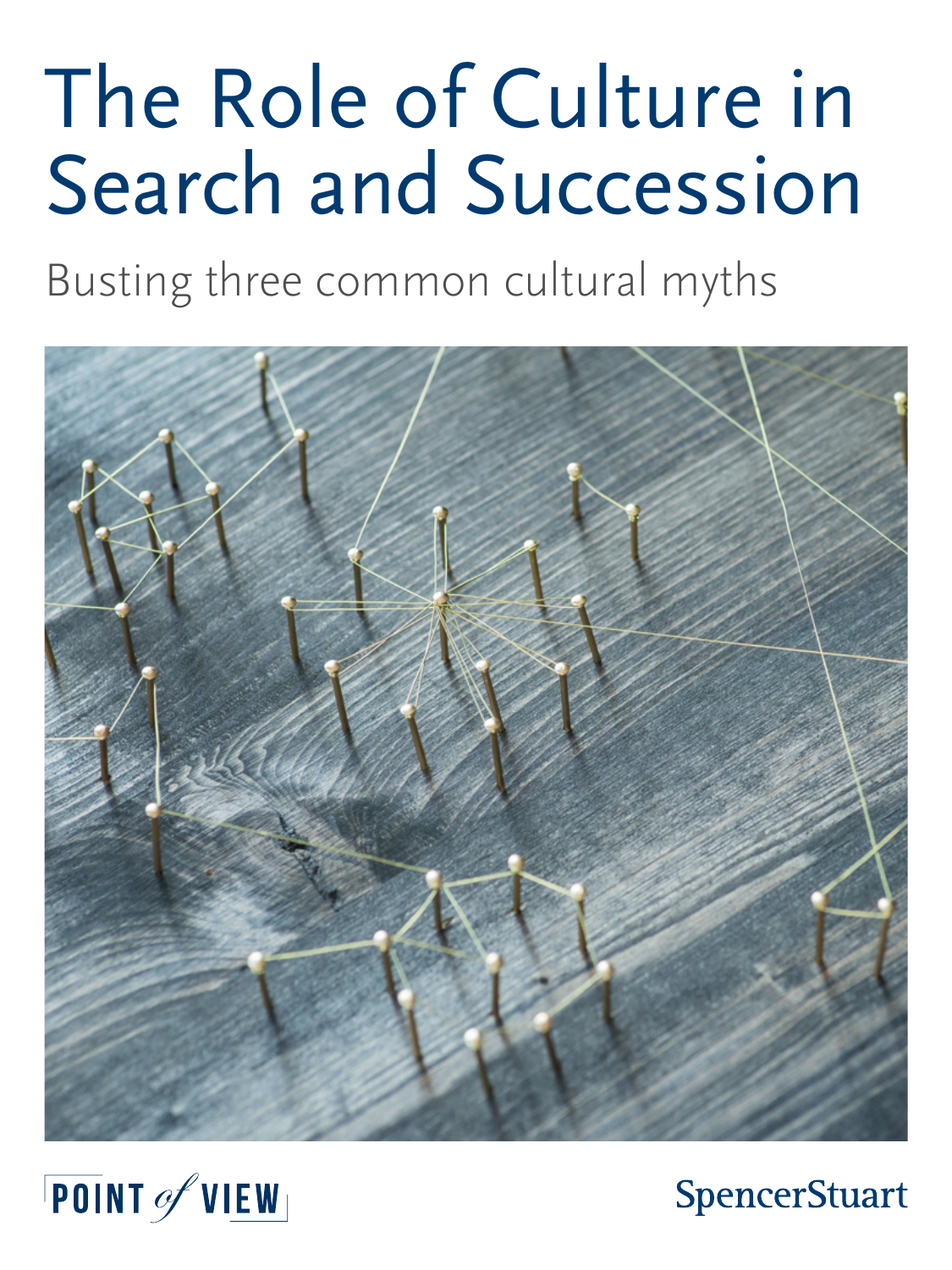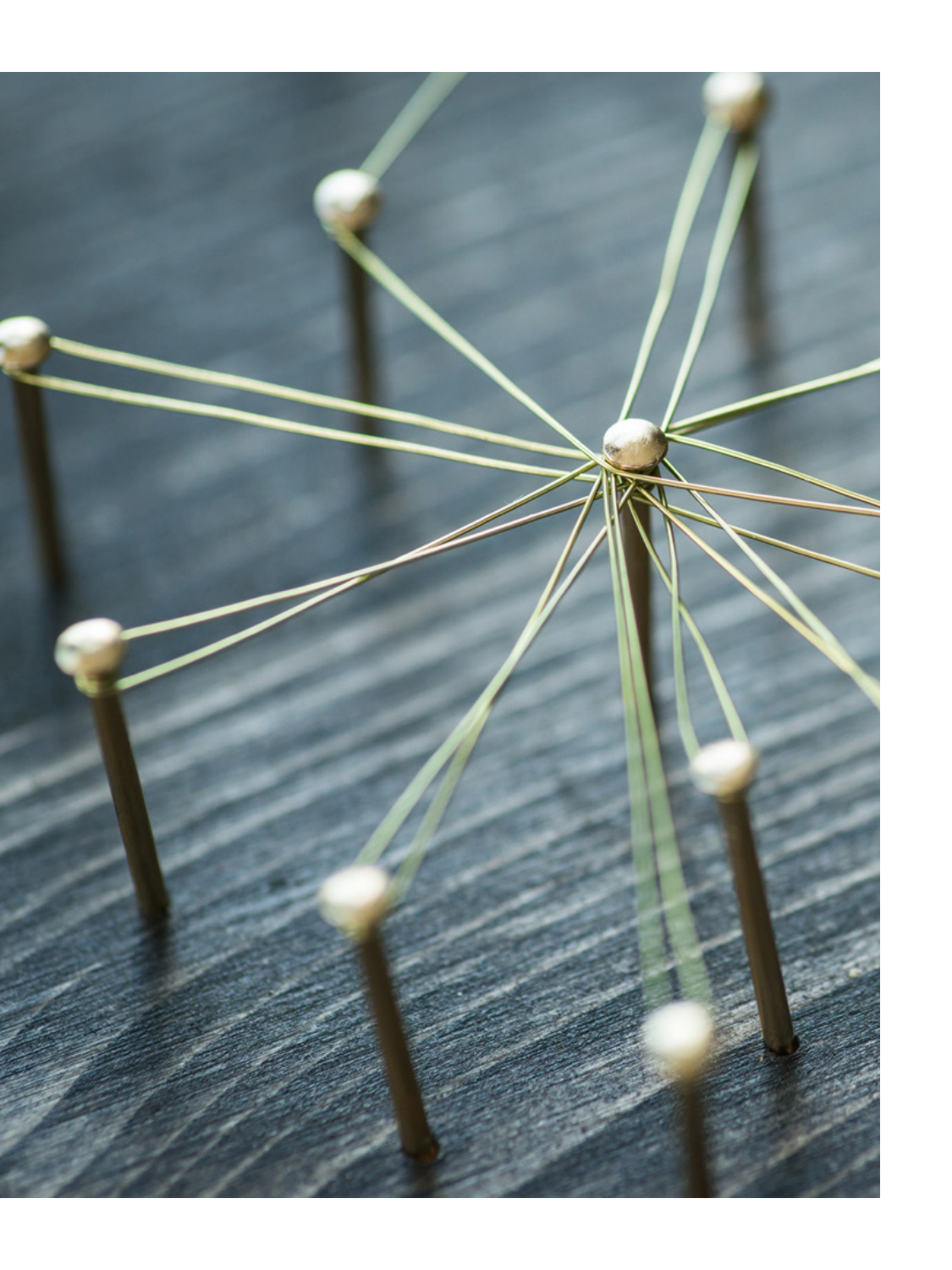The concept of "culture fit" is not a new one. Well before the rise of various models and frameworks to evaluate organizational culture, companies recognized the risk of hiring a cultural mismatch — such as the lone wolf i he concept of "culture fit" is not a new one. Well before the rise of various models and frameworks to evaluate organizational culture, companies recognized the risk of hiring a cultural mismatch — such as the lone wolf in a with the culture might never be effective, and were likely to quickly depart for a friendlier environment.

As appreciation has grown for the power of culture to influence individual, team and business performance, many leaders are looking for more systematic approaches to evaluating culture, personal fit and culture impact. With this insight, they can make better decisions about hiring and promoting; improve the success rate of leadership transitions; and ensure that they develop future leaders who are able to positively influence culture. This is one of the reasons why we at Spencer Stuart are passionate about the important role culture plays when evaluating and addressing challenges at the individual, team or organizational levels.

Culture analysis is, therefore, a critical action for a company to take — and a complex one, as well. The Spencer Stuart culture approach is based on the insight that an organization's culture is defined by where it falls on two dimensions: how the organization responds to change and how it views people. Organizations can range from highly individualistic to highly interdependent, placing greater value either on autonomy and individual action or on collaboration. Similarly, an organization can be more or less open to change — focused on maintaining consistency and predictability at one end of the spectrum or emphasizing flexibility and creativity at the other. We use this framework, which includes eight distinct cultural styles, to evaluate organizational culture and understand how an individual executive is likely to align with — and shape — that culture.

Culture can feel elusive for companies. Absent a methodology or common language for evaluating their current culture and defining an aspirational culture, organizations can fall victim to a few common culture myths. This can make it harder to select the right people or equip hires with the guidance and support they need to succeed in a new context. According to our research, a lack of culture fit (rather than lack of skills or experience) is responsible for 68 percent of newly hired executives failing within their first year.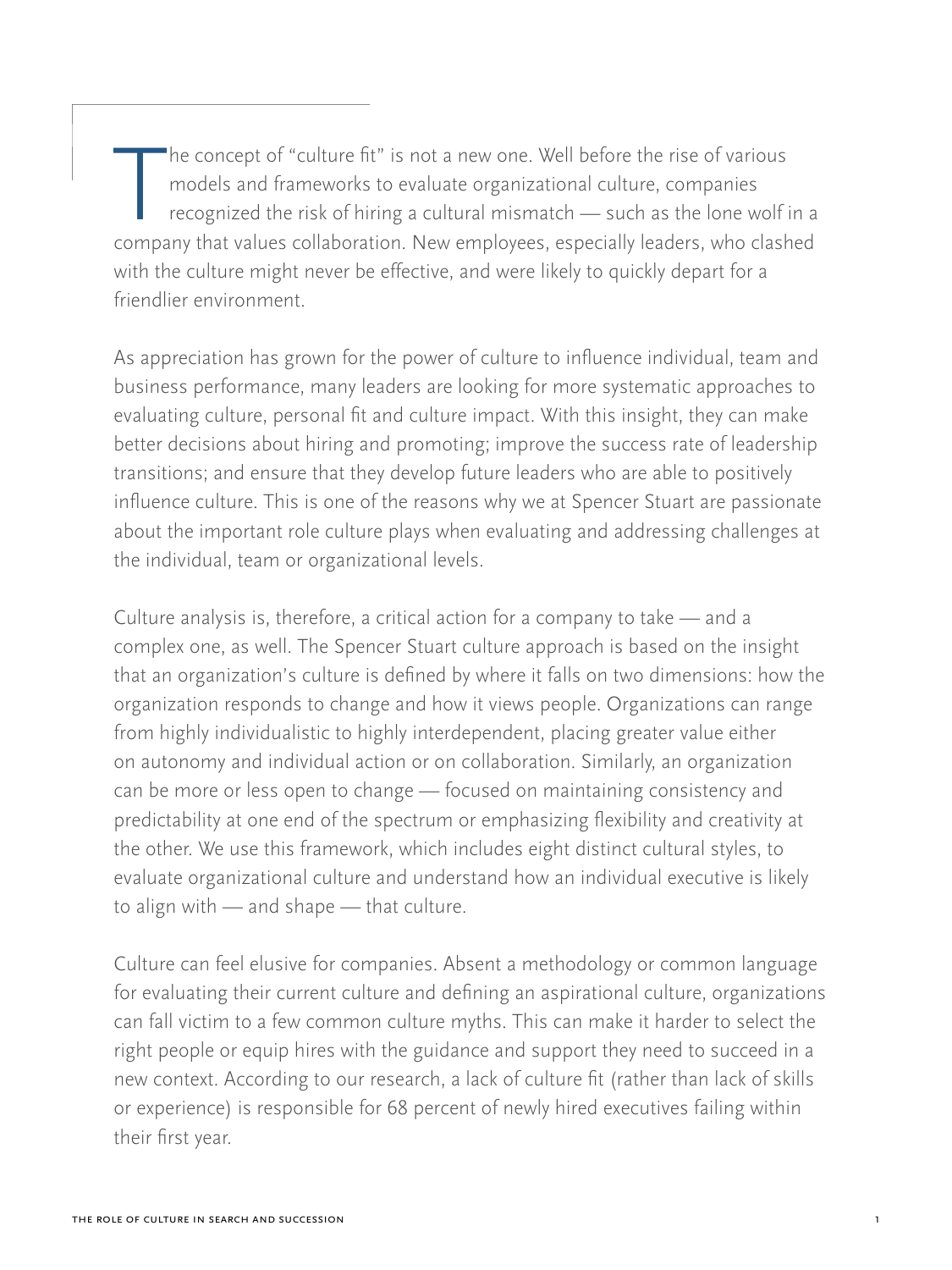

#### Here are the three most common myths:

#### **Myth #1: Someone "like me" will be a good fit**

When considering candidates for a role, a common pitfall is confusing likeability or "sameness" with culture fit. In the absence of a framework for assessing how a person aligns with the culture, it can be tempting for interviewers to rely on considerations such as whether candidates share their interests or backgrounds. A manifestation of this is the so-called "airport test": Could I pass hours stranded in an airport with this person?

On its face, the idea of personally liking a new hire to a team seems logical; leaders want to interact with people who are going to make their jobs easier — or less onerous, at least. But likeability and personal interests are not the same as culture style.

Assessing culture fit and impact requires a deeper look at the person's style and how it compares with the current organizational or team culture. It's essential to evaluate the fit relative to where the culture stands, as well as where it should be in order to achieve the intended strategic and operational plans. Does the individual prefer highly stable environments, or does he thrive in more flexible and open environments? Is the leader collaborative, or does she prefer to work independently? Without assessing these factors, a company can end up saddled with an affable leader who simply isn't up to the job. Or worse, the new hire doesn't fit in with the company's culture despite the hiring team's personal affinity for the leader.

Seeking like-minded individuals can also lead to homogeneity, which affects culture — and even performance. In a study by Northwestern University's Kellogg School of Management<sup>1</sup>, diverse groups outperformed like-minded groups because diversity triggered more careful information analysis of the issues. "Generally speaking, people would prefer to spend time with others who agree with them rather than disagree with them," said researcher Katherine Phillips, now senior vice dean at Columbia University. But a breadth of perspectives brings "more cognitive processing and more exchange of information," she said.

1 Liljenquist, Katie A.; Neale, Margaret A.; and Phillips, Katherine W. "Better Decisions Through Diversity." *Kellogg Insight*. October 1, 2010.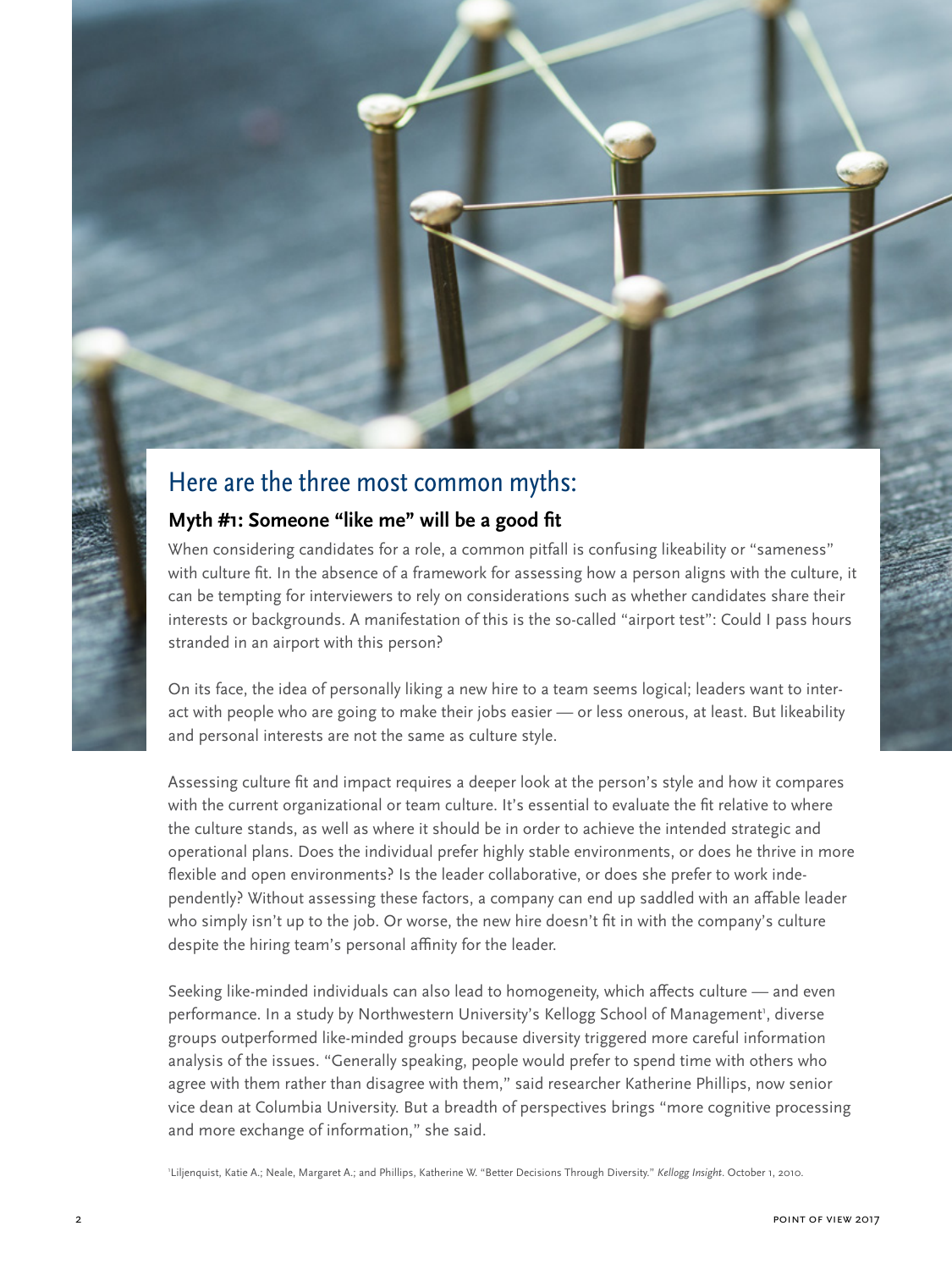

Organizations undergoing change will want to hire or promote leaders who will draw the best out of the current culture while aligning with future aspirations. A company seeking to transform itself digitally, for instance, must take pains to ensure a new leader is capable of driving change but is also able to read and respect the company's current culture in order to devise a differentiated change plan. Ensuring this level of alignment is a complex process that unstructured conversations alone won't address — instead, it requires a deep understanding of current and future culture (with all its positive and potentially negative aspects), based on finely tuned tools to assess the degree to which individuals fit with the target culture.

#### **Myth #2: We know a candidate's style because we know the work history**

Certain companies — and business units — have a reputation for being hard-driving or collaborative or hierarchical, while others are associated with attributes like creativity or analytical rigor. It's tempting to conflate these attributes and assume that all individuals who work at these companies or in these functions will have the same personal style. These assumptions can keep organizations from accurately assessing how individuals might fit with the current or target culture when hiring or moving them into new roles, or exploring other skills that could be harvested or utilized.

"There can be a sense that an individual's culture preferences are hardwired by their current organizational culture and they can't adapt to a new organization," one leader told us. "So someone from GE will be hardwired to drive results, for instance. It's easy to think, 'That's who they are, and that's how they'll always be.'" Similarly, she noted, a candidate with a great deal of technical experience might be seen as myopic and "not viewed as a change agent because they can't look end-to-end across the organization, when that might simply not be true."

It's important to separate what truly motivates and drives a person from how they adapted to navigate a particular culture at work. A person might exhibit a certain style in one environment in order to succeed, even if that style doesn't come naturally. Having a more nuanced and data-based view of candidates opens up more possibilities, allowing companies to make better decisions and support the leaders they hire, as well as provide input on which natural qualities they could tap into to drive performance or change.

#### **Myth #3: A new leader will change everything**

When a company wants to transform its culture, it's only logical to believe a new leader will help achieve this goal. But for companies without a clear and explicit understanding of their culture, bringing in a new leader to drive change can be like "tapping in the dark."

Some companies, for example, try to take a "shortcut" to evolving culture by bringing in someone from a radically different organization that represents the direction key stakeholders have in mind — such as a company eager to achieve a digital transformation hiring an executive from Google or Amazon. Rather than taking the longer, and more difficult, path of in-depth analysis and gradual change of their business model and processes, the hope is to reinvent the company in one fell swoop with one person singlehandedly leading the way. Unfortunately, a quick fix is rarely an effective one, and the prevailing culture almost always wins when there is a mismatch.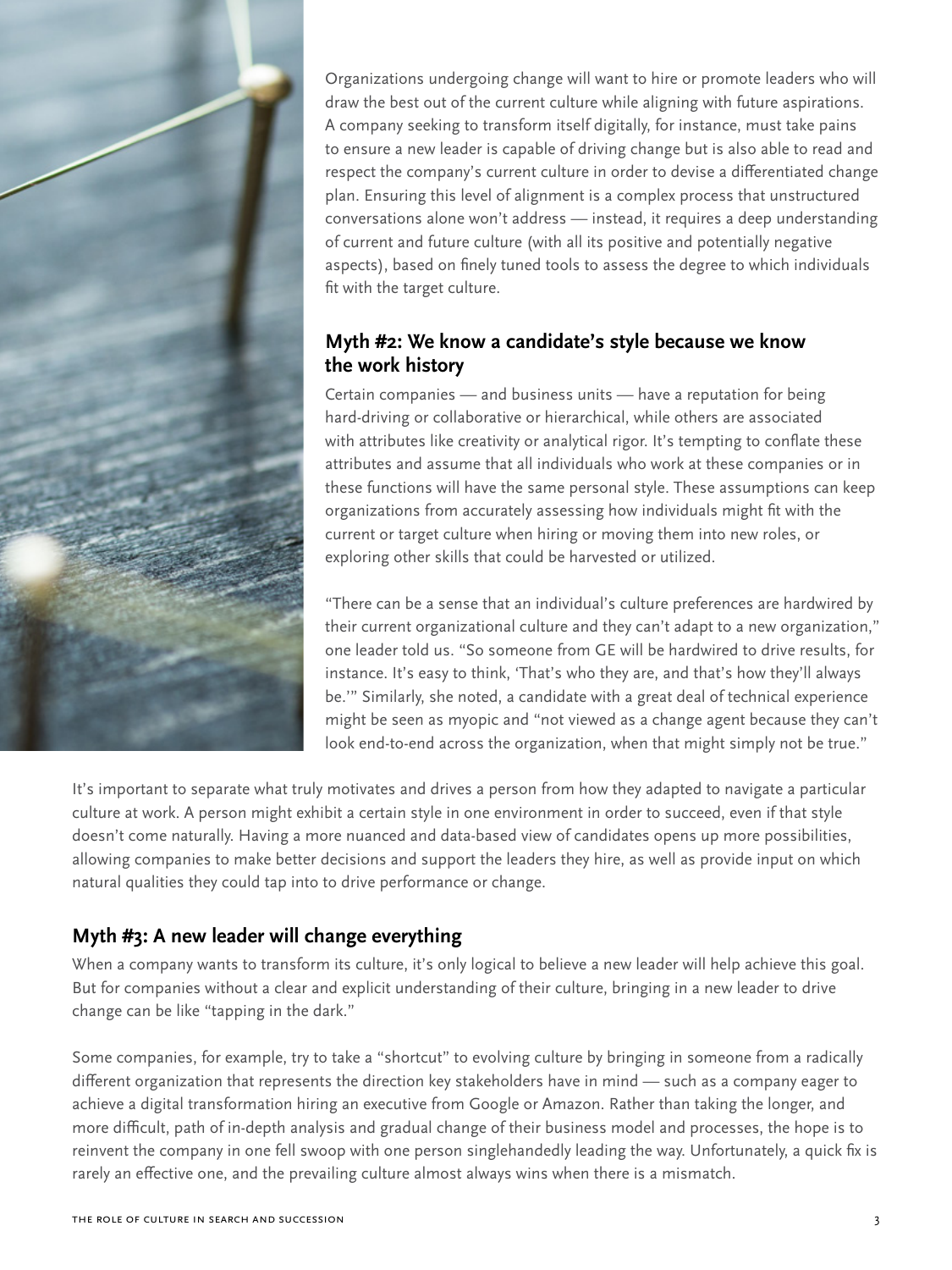Consider this recent example: a growing software company with a highly collaborative culture brought on a new sales leader who thrived in more top-down cultures that valued power and authority. Despite having the right experience and capabilities — and a remit to spur fast growth — his new co-workers chafed at his style, finding him to be "bold," "aggressive" and "sharp elbowed." In his first month, he presented aggressive targets and said whoever couldn't hit them would be fired. This was such a violation of the company's cultural norms that he was let go within the first six months.

By contrast, leaders in a well-aligned culture understand that they have the flexibility to hire people who may not be a perfect match, but can be successful in the organization if they understand the key elements of the culture and how their personal style is compatible or how it's not. They also understand how to provide the appropriate support for hires to help them succeed in their transition. For instance, executives of a software company that was transitioning from pure software sales to a combination of software and consulting services were looking for a new CFO, and they wanted to increase the diversity of styles in the management team. The company had a collaborative and purpose-driven culture, but leaders felt a more aggressive style would be appropriate. Using the Spencer Stuart model provided a more rigorous understanding of the compatible and contrasting styles and how to look for those qualities in candidates. Ultimately, the company selected an executive with a more results-focused style who could help challenge and improve the culture. Because the executives understood the organizational culture and how the style of the new CFO was likely to be different, the pairing was successful.

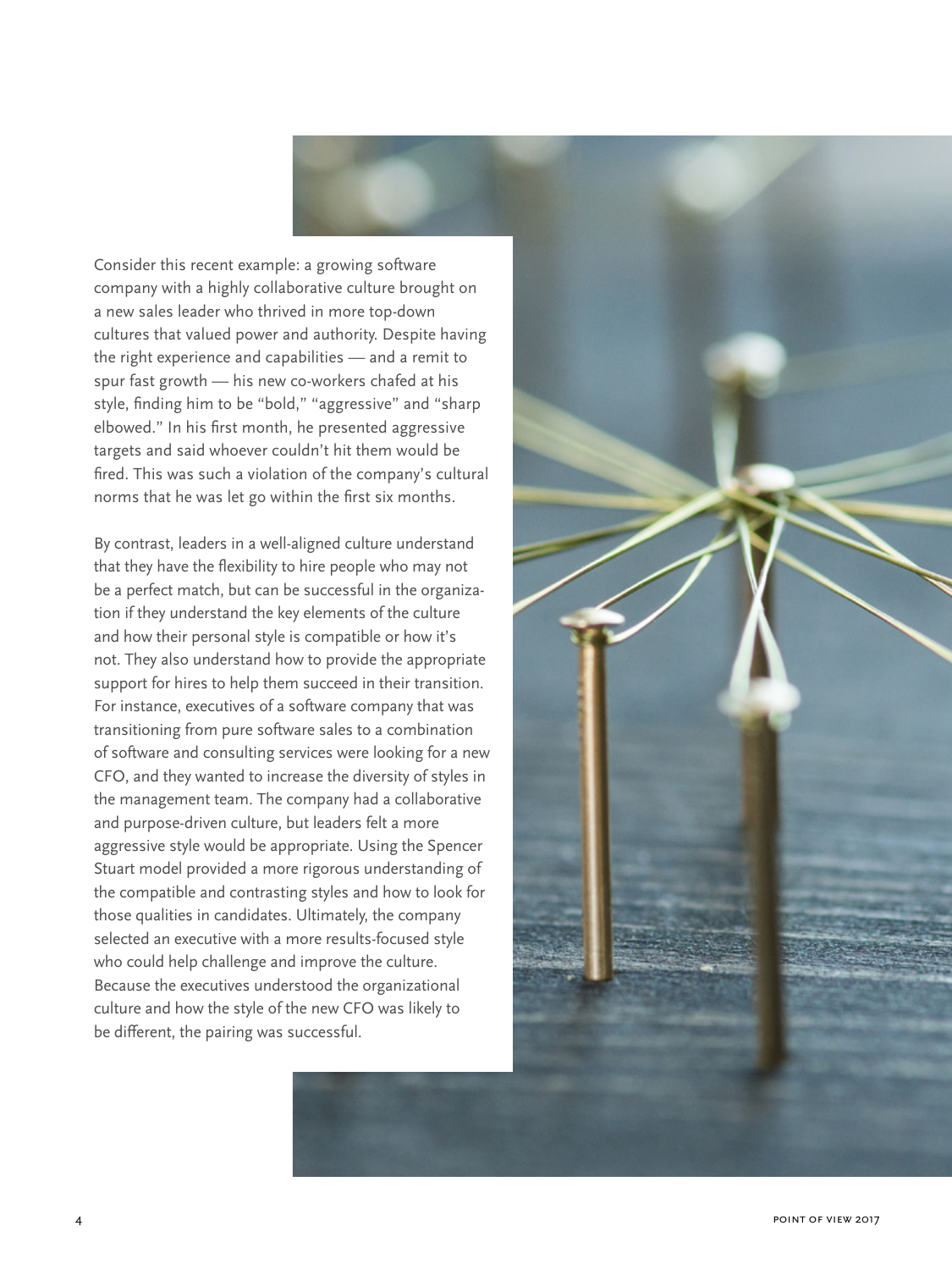## Conclusion

Organizations that analyze, understand and emphasize their own culture are better equipped to hire or promote leaders who align or add to their current culture, as well as help define and deliver a new aspirational culture. By taking a thoughtful, data-based view of where the culture is today and where the culture should be to support the business strategy, companies can more accurately assess how individual leaders impact and fit with the team or organizational culture — an important input when hiring, promoting, planning for succession and transitioning new leaders. The positive effects carry over beyond these immediate leadership decisions; when organizations understand their culture, they can create a diverse, aligned workplace that unleashes the full potential of the organization. Without thoroughly evaluating their culture, though, organizations can make assumptions about culture fit that can lead to hiring failures and bumpy transitions. By ensuring they have a clear-eyed vision of their culture, organizations can ensure they will find people who will give them the likeliest odds of success in the future.

#### Authors

[Alexander Hiller \(London\)](https://www.spencerstuart.com/our-consultants/alexander-hiller), and [Jesse Price \(New York\)](https://www.spencerstuart.com/our-consultants/jesse-m-price)